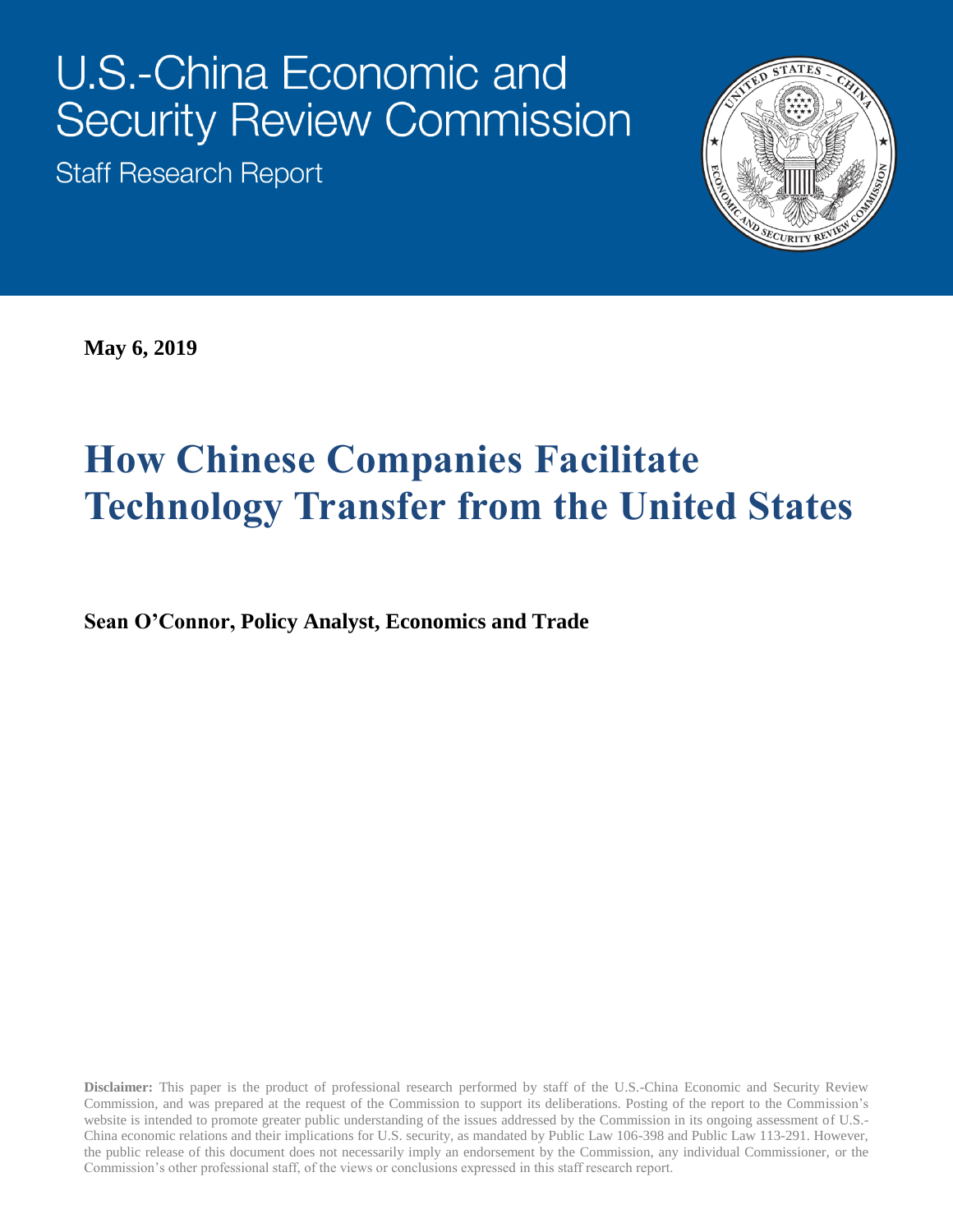## **Table of Contents**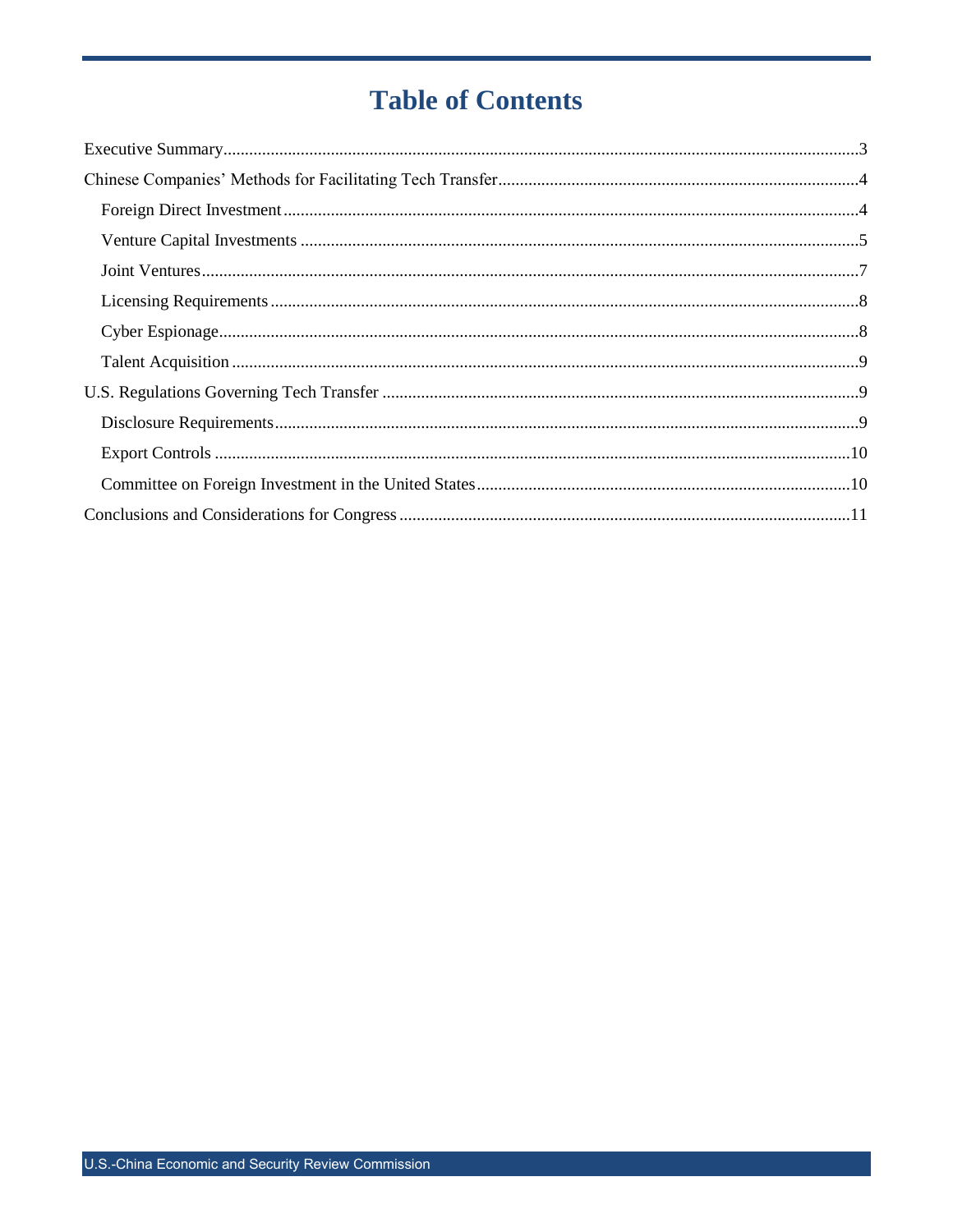## <span id="page-2-0"></span>**Executive Summary**

Chinese companies—in many cases with the backing of the Chinese government—use a variety of methods to acquire valuable technology, intellectual property (IP), and knowhow from U.S. firms. Some of these tactics are legal, while others involve coercive or covert means. Although Chinese companies are not the only foreign firms seeking to acquire U.S. technology, the Chinese case is unique because the Chinese Communist Party (CCP) has prioritized technology transfer as a matter of policy and provides direct and indirect support to companies engaging in these anticompetitive activities. Chinese acquisition attempts frequently target advanced technologies such as artificial intelligence (AI), biotechnology, and virtual reality, which are still in the early stages of development but could provide dual military and civilian capabilities in the future.

|                                                   | <b>Description</b>                                                                                                                                                                                                                                                                                                                                                                                                                                                                                                                                           |  |  |  |  |
|---------------------------------------------------|--------------------------------------------------------------------------------------------------------------------------------------------------------------------------------------------------------------------------------------------------------------------------------------------------------------------------------------------------------------------------------------------------------------------------------------------------------------------------------------------------------------------------------------------------------------|--|--|--|--|
| <b>Foreign Direct Investment</b><br>(FDI)         | The Chinese government directs Chinese firms to invest in and acquire U.S.<br>companies and assets in order to obtain cutting-edge technologies and IP,<br>fostering technology transfer in strategic industries.                                                                                                                                                                                                                                                                                                                                            |  |  |  |  |
| <b>Venture Capital (VC)</b><br><b>Investments</b> | Chinese VC investments in the United States have increased in recent years, in<br>particular targeting U.S. technology startups. Although the trends and<br>implications of Chinese VC investment in the United States are new and still<br>underexamined, they may allow Chinese firms to access valuable U.S.<br>technology and IP, including technologies with potential dual-use applications.                                                                                                                                                           |  |  |  |  |
| <b>Joint Ventures (JVs)</b>                       | In many industries, foreign firms must enter into JVs to invest or operate in<br>China. JVs are often the source of Chinese companies' most technologically<br>advanced and innovative procedures and products, acquired through technology<br>transfer from their foreign JV partner.                                                                                                                                                                                                                                                                       |  |  |  |  |
| <b>Licensing Agreements</b>                       | Licensing approval processes in China are often unclear and arduous, requiring<br>companies to disclose sensitive information typically not required in other<br>markets. Chinese government agencies often do not have to agree to destroy<br>company information submitted in the licensing process, so companies' IP can<br>be shared or exposed even after the license is adjudicated.                                                                                                                                                                   |  |  |  |  |
| <b>Cyber Espionage</b>                            | Through covert cyber intrusions, Chinese actors gain unauthorized access to a<br>wide range of commercially valuable U.S. business information-including IP,<br>trade secrets, technical data, negotiating positions, and sensitive and proprietary<br>internal communications—which are then provided to and utilized by select<br>Chinese firms.                                                                                                                                                                                                           |  |  |  |  |
| <b>Talent Acquisitions</b>                        | The Chinese government maintains government programs aimed at recruiting<br>overseas Chinese and foreign experts and entrepreneurs in strategic sectors to<br>teach and work in China. Moreover, Beijing utilizes intergovernmental and<br>academic partnerships and collaborations in the United States, establishes<br>Chinese research facilities in the United States, and sends experts abroad to gain<br>access to cutting-edge research and equipment without disclosing the<br>organization's or individual's connections to the Chinese government. |  |  |  |  |

**Table 1: How Chinese Companies Facilitate Technology Transfer from the United States**

To date, U.S. regulations governing Chinese economic activities abroad—including U.S. foreign investor disclosure requirements, the operations of the Committee on Foreign Investment in the United States (CFIUS), and U.S. export controls—have been unable to adequately assess and address the risks of increased technology transfers to China. These regulatory shortcomings, along with intelligence and law enforcement limitations, allow Chinese firms to pursue investments in critical U.S. technologies that could jeopardize U.S. technological innovation and national security.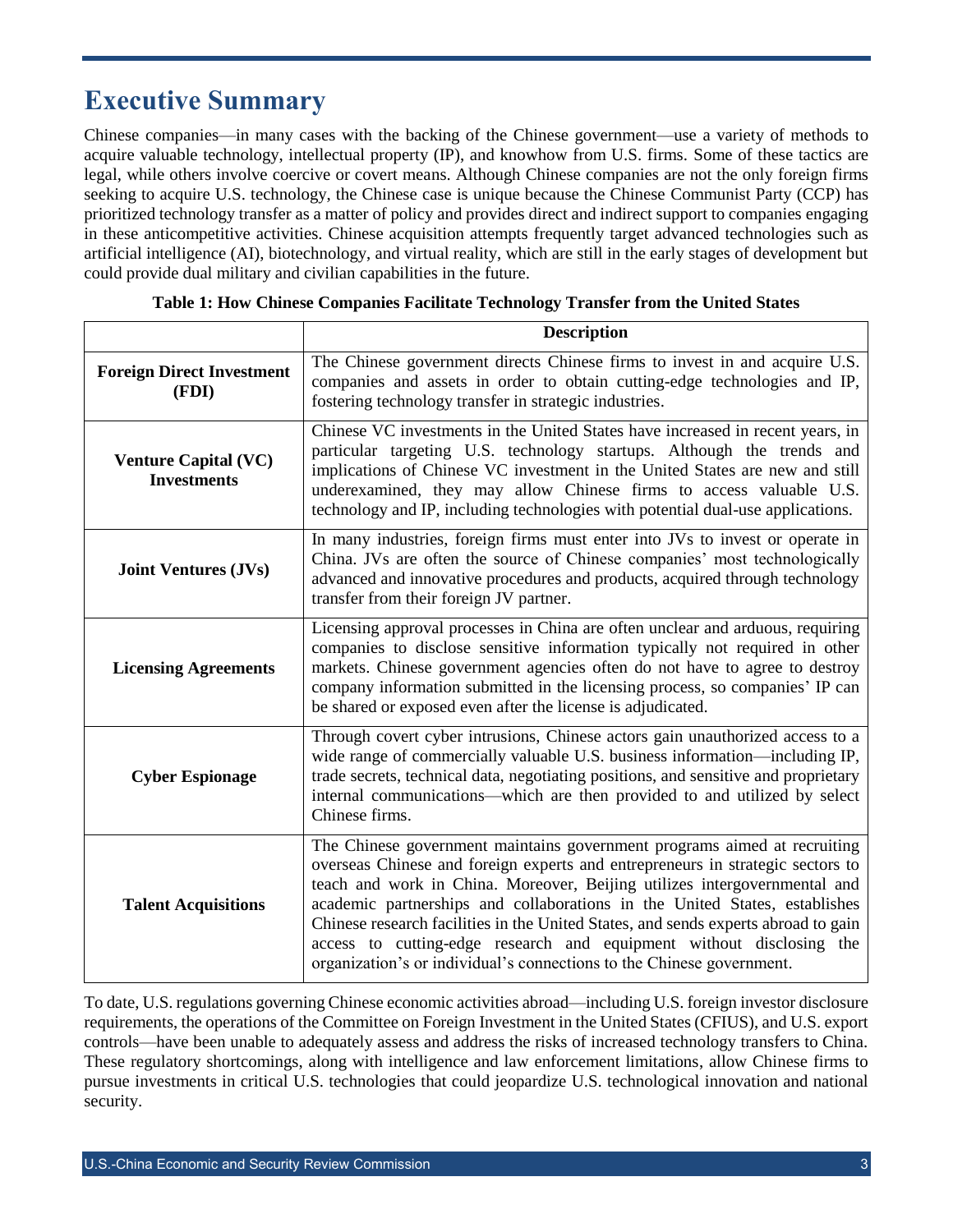## <span id="page-3-0"></span>**Chinese Companies' Methods for Facilitating Tech Transfer**

As some of the world's leading producers of high-tech products, U.S. companies are a natural target of Chinese and other global companies' efforts to acquire technology and IP. Unlike other global firms, however, Chinese firms often acquire U.S. technology and IP at the direction of and with assistance from the Chinese government. As detailed in the U.S. Trade Representative's (USTR) March 2018 Section 301 report, the Chinese government uses an array of directives and incentives for Chinese companies to facilitate technology transfers of U.S. products and IP. These government policies are part of Beijing's larger effort to develop its domestic market and become a global leader in a wide range of technologies, particularly advanced technologies, as well as aid its military capabilities.<sup>\*</sup>

According to the USTR's Section 301 report, the Chinese government uses "joint venture requirements, foreign investment restrictions, and administrative review and licensing processes to force or pressure technology transfers from American companies."<sup>1</sup> Taken together, these technology transfer methods have led to the loss of billions of dollars in U.S. research and development, IP, and technology products. According to the Commission on the Theft of American Intellectual Property, the annual cost of IP theft (globally, not just from China) to the U.S. economy could be as much as \$600 billion.<sup>2</sup> The report goes on to name China as "the world's principal IP infringer," stating:

*China continues to obtain American IP from U.S. companies operating inside China, from entities elsewhere in the world, and of course from the United States directly through conventional as well as cyber means. These include coercive activities by the state designed to force outright IP transfer or give Chinese entities a better position from which to acquire or steal American IP.*<sup>3</sup>

To support its technological development, the Chinese government relies on several different means by which to acquire U.S. technology, including (1) pursuing FDI in foreign technology firms, (2) making VC investments in foreign technology firms and startups, (3) establishing JVs between foreign and Chinese companies, (4) requiring licensing agreements for foreign firms to operate in China, (5) conducting cyber espionage to steal IP, and (6) attracting U.S. experts and researchers to work for or partner with Chinese companies. The following sections will explore how Chinese companies apply each of these six methods to acquire U.S. technology and IP.

#### <span id="page-3-1"></span>**Foreign Direct Investment**

l

Chinese FDI in the United States remains an important tool for acquiring U.S. technology, although its significance has waned amid increased regulatory constraints in both the United States and China. According to the USTR's Section 301 investigation, Chinese FDI transactions seek to enable technology transfer back to China:

*The Chinese government directs and unfairly facilitates the systematic investment in, and acquisition of, U.S. companies and assets by Chinese companies, to obtain cutting-edge technologies and intellectual property (IP) and generate large-scale technology transfer in industries deemed important by state industrial plans.*<sup>4</sup>

The Chinese government encourages state-owned and private firms to acquire U.S. technology companies in line with the government's strategic interests in industries like telecommunications and biotechnology.<sup>†</sup> From 2011 to the first half of 2018, information and communications technology (\$14.4 billion) and energy (\$10.4 billion) were the third- and fourth-largest targets of Chinese FDI in the United States, respectively, behind only real estate (\$40.3 billion) and transportation and infrastructure (\$16.9 billion).<sup>5</sup>

Increased uncertainty surrounding U.S. investment review procedures, along with Beijing's recent efforts to tighten controls on capital outflows, has led Chinese FDI flows to the United States to decline in recent years.<sup>6</sup> In 2017, the private economic consultancy Rhodium Group estimated Chinese FDI flows to the United States totaled \$29.4 billion, down from \$45.6 billion in 2016 (see Figure 1).<sup>7</sup> In 2018, Chinese FDI in the United States fell to \$4.8

<sup>\*</sup> For more, see Office of the U.S. Trade Representative, *Findings of the Investigation into China's Acts, Policies, and Practices Related to Technology Transfer, Intellectual Property, and Innovation under Section 301 of the Trade Act of 1974*, March 22, 2018. *<https://ustr.gov/sites/default/files/Section%20301%20FINAL.PDF>*.

<sup>†</sup> For more on trends and implications of Chinese investment in the United States, see U.S.-China Economic and Security Review Commission, Chapter 1, Section 4, "Chinese Investment in the United States," in *2017 Annual Report to Congress*, November 2017, 71– 91.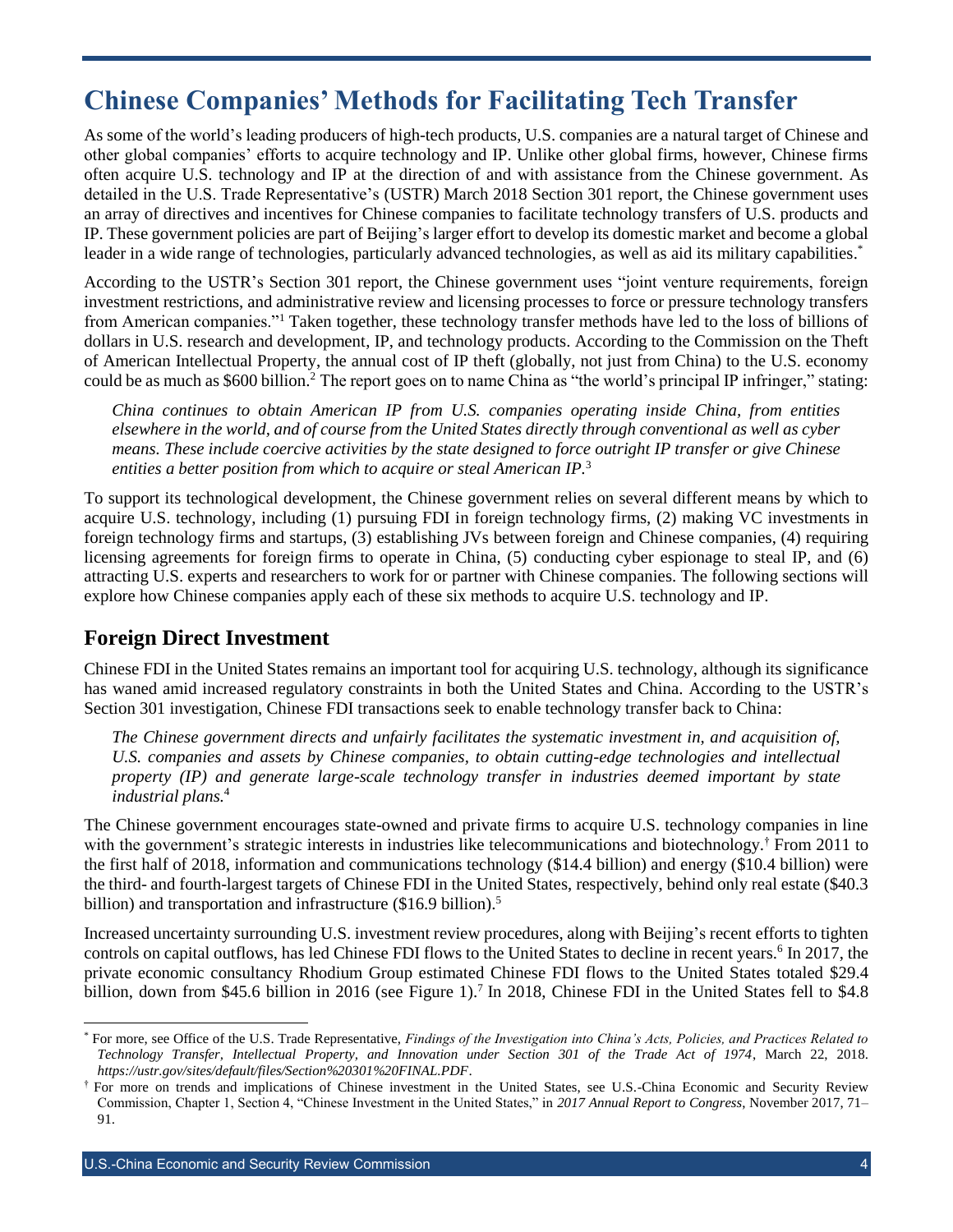billion, the lowest level since 2010.<sup>8</sup> Mergers and acquisitions (M&As) account for the vast majority (97 percent in 2017) of the total value of Chinese FDI, with the rest comprising capital-intensive greenfield investments.<sup>9</sup>



#### **Figure 1: Chinese FDI in the United States, 2011–H1 2018**

*Source:* Rhodium Group, "China Investment Monitor." *<http://rhg.com/interactive/china-investment-monitor>*.

Despite the recent decline in FDI flows, it is notable that Chinese firms' attempts to directly acquire and invest in foreign firms focus on companies that have or are developing technology, IP, facilities, and talent in high-tech industries. <sup>10</sup> In the semiconductor industry, for example, the Chinese central and local governments have established at least \$107 billion of national and regional integrated circuit investment funds to finance increases in domestic capacity and Chinese firms' acquisitions abroad.\* Between 2013 and 2016 alone, China-based firms leveraged this state funding to attempt to acquire or invest in at least 27 U.S. semiconductor firms totaling more than \$37 billion.<sup>11</sup> In the AI industry, Chinese firms invested in at least 51 U.S. AI startups and firms from 2010 to 2016.<sup>12</sup>

Private and official government estimates of Chinese investment in the United States only capture transactions namely M&A and greenfield deals—resulting in foreign ownership of 10 percent or more of the voting securities of an incorporated U.S. firm.<sup>13</sup> Other forms of minority investment that do not meet this definition, including VC investments and business dealings such as JVs and licensing requirements, are not included in these statistics. As a result, analysis of Chinese investment in the United States generally underestimates the real level of Chinese economic activity in the United States.<sup>14</sup>

#### <span id="page-4-0"></span>**Venture Capital Investments**

 $\overline{a}$ 

Although flows of Chinese VC investments are not captured in most government and private estimates of FDI flows to the United States, they represent an increasingly significant share of total investment in U.S. companies. According to research by the Defense Innovation Unit (DIU), a U.S. Department of Defense initiative, Chinese participation in U.S. venture-backed startups accounted for between 10 and 16 percent of global venture deals in the United States between 2015 and 2017 and has increased rapidly since 2010 (see Figure 2).<sup>15</sup> Between 2015 and 2017, China was the largest foreign source of equity investments in U.S. companies, investing a combined \$24 billion in U.S. venture-backed companies, or 13 percent of worldwide investment in the United States. <sup>16</sup> For comparison, during the same period, all European countries were the source of \$36 billion worth of investments in U.S. venture-backed companies.<sup>17</sup> However, the DIU study found that—like M&A investments—Chinese equity investments in the United States declined between 2015 and 2017 after the Chinese government imposed strict limits to curb capital outflows.<sup>18</sup>

<sup>\*</sup> For analysis on China's efforts to build its semiconductor capabilities, see U.S.-China Economic and Security Review Commission, Chapter 1, Section 3, "China's 13th Five-Year Plan," in *2016 Annual Report to Congress*, November 2016, 151–161.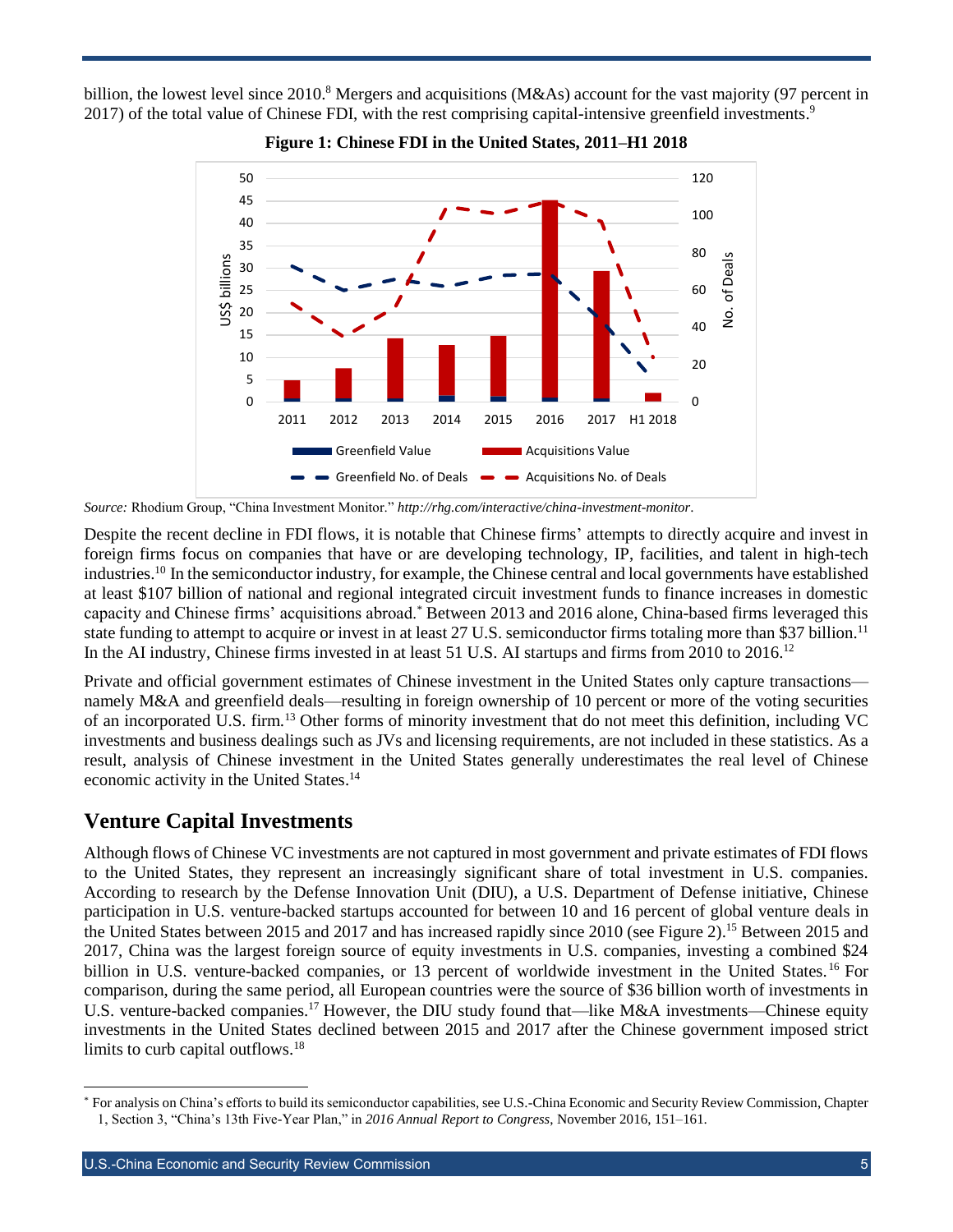

**Figure 2: Chinese VC Investments in the United States, 2010–2017**

*Note:* Data through October 2017. Percent of total deal value refers to Chinese VC in the United States as a share of total equity investments each year.

*Source:* Michael Brown and Pavneet Singh, "China's Technology Transfer Strategy: How Chinese Investments in Emerging Technology Enable a Strategic Competitor to Access the Crown Jewels of U.S. Innovation," *Defense Innovation Unit*, January 2018, 6.

Separately, a Rhodium Group report found that in 2018, Chinese VC investment in the United States reached a record \$3.3 billion, up from \$2.1 billion in 2017.<sup>19</sup> Rhodium estimates that from 2000 to May 2018, Chinese VC capital contributions in the United States totaled \$11 billion, 88 percent of which came from private Chinese investors.<sup>20</sup> Alibaba, for example, was the lead investor in a \$793 million financing round for the U.S. virtual reality startup Magic Leap, \$200 million in the social media firm Snap, and \$250 million in ride-sharing app Lyft.<sup>21</sup> The Chinese social networking service Renren, meanwhile, was the lead company for million-dollar VC fund investments in U.S. fintech startups like Fundrise and Motif.<sup>22</sup> Baidu, Alibaba, and Tencent have all established offices in California for research and development and for corporate venture investing.<sup>23</sup>

Although there is not a clear link between Chinese VC investment decisions and CCP policies or incentive programs, Chinese VC investments still typically target firms in industries the government has prioritized as strategic, such as AI, autonomous vehicles, virtual reality, robotics, and blockchain technology.<sup>24</sup> The Rhodium Group study found that between 2000 and May 2018 Chinese investors targeted strategic technologies in 78 percent of all U.S. VC funding rounds involving a Chinese investor (out of a total of more than 1,200 funding rounds with Chinese participation).<sup>25</sup> These investments are not just lucrative business opportunities; they could also enable Chinese firms to acquire valuable U.S. technology and IP.<sup>26</sup>

Until CFIUS reforms were signed into law in August 2018, Chinese investments facilitated through U.S. VC funds allowed Chinese firms to acquire U.S. technology assets without being subjected to the same rigorous regulations and disclosure requirements that are applied to traditional FDI transactions.<sup>27</sup> VC funds are not typically<sup>\*</sup> required to publicly report their investments—neither the source of investments they received nor the target of investments they made. Similarly, startups can choose whether to publicly disclose information from funding rounds, which may include the amount of capital raised and participating investors, but they generally do not share the amount each investor contributed. For these reasons, it is difficult to quantify the total dollar amount of annual Chinese VC investments into U.S. startups. 28

In August 2018, reforms were signed into law expanding CFIUS' jurisdiction for foreign investment screening to include certain nonpassive foreign minority equity stakes such as venture transactions (for more on the impact of

l

Some public pension funds and other VC partners are legally mandated to disclose the source and value of their investments. U.S. Senate Committee on Banking, Housing, and Urban Affairs, *Hearing on CFIUS Reform: Examining the Essential Elements*, written testimony of Scott Kupor, January 18, 2018.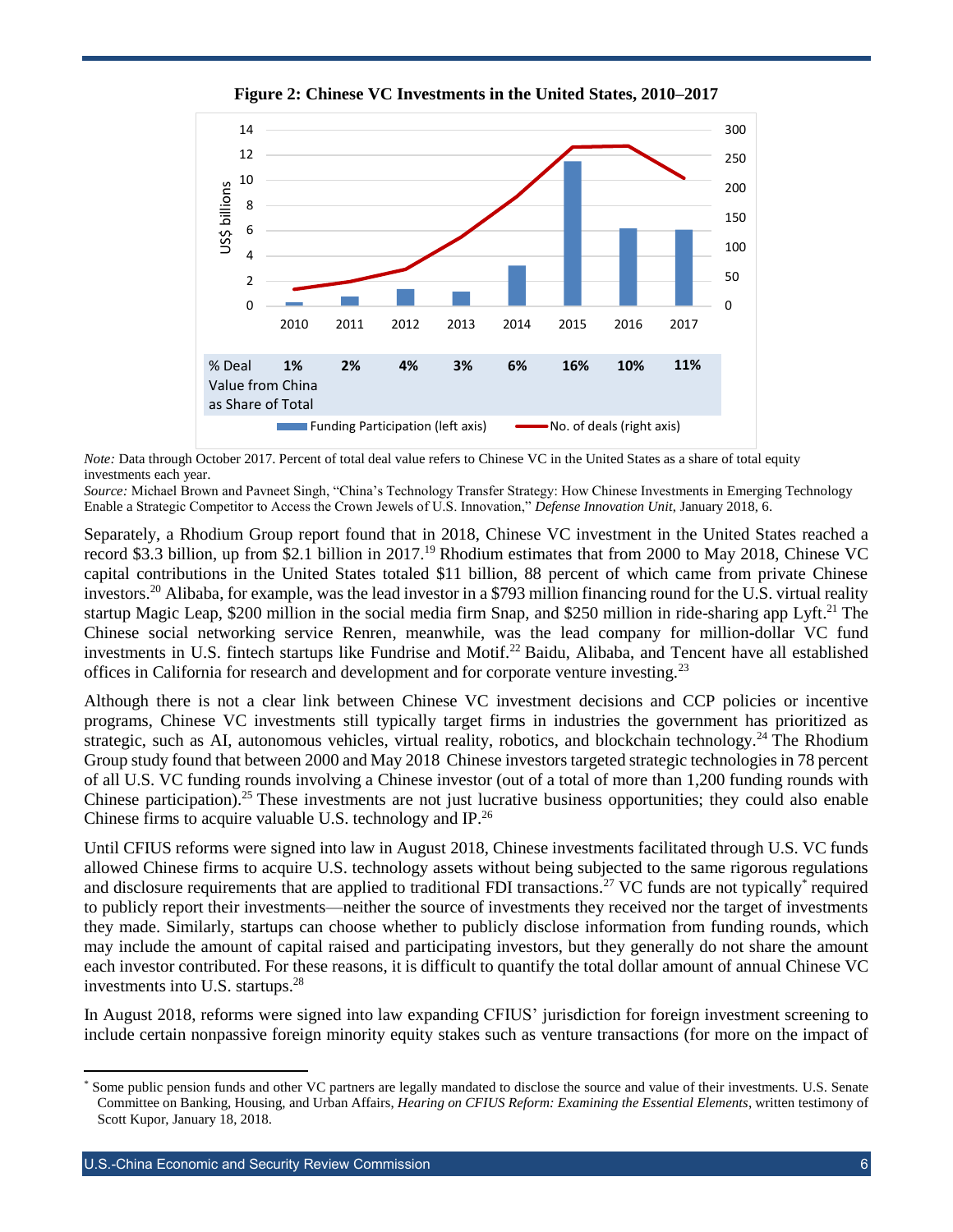CFIUS reforms, see section on "U.S. Regulations Governing Tech Transfer"). These reforms have had a chilling effect on partnerships between some Chinese investors and U.S. startups, which fear lengthy CFIUS reviews that could drain resources and slow business activity. In an interview with Reuters, one unnamed U.S. venture capitalist indicated at least ten deals had fallen apart due to CFIUS concerns.<sup>29</sup> One example is U.S. AI startup Volley Labs, Inc. After accepting Chinese capital in 2017, it declined offers from Chinese investors in 2018 due to CFIUS concerns. "We decided for optical reasons it just wouldn't make sense to expose ourselves further to investors coming from a country where there is now so much by way of trade tensions and IP tensions," said Carson Kahn, Volley's CEO.<sup>30</sup>

#### <span id="page-6-0"></span>**Joint Ventures**

Because the Chinese government enforces stringent restrictions on FDI inflows, U.S. and other foreign businesses have few options other than to acquiesce to Chinese firms' JV requirements and sign over their IP and technology to access the Chinese market. A JV is a business arrangement in which two or more parties pool their resources to pursue a specific project or business opportunity. Under a typical JV arrangement, each JV participant shares responsibility for profits, losses, and costs of the venture, yet the arrangement itself is regarded as its own entity separate from the participants' other business interests.<sup>31</sup> The Chinese government, however, has historically required foreign JV partners to provide both their IP and technology as part of the arrangement.<sup>32</sup>

A March 2018 study from the National Bureau of Economic Research found that JVs often generate Chinese companies' most technologically advanced and innovative procedures and products, acquired through technology transfer from their foreign JV partner.<sup>33</sup> The study also found that the Chinese firms directly involved in the JV meaning they are the direct beneficiaries of advanced foreign technology and knowhow—generate positive externalities to other domestic firms operating in the same industry. Thus, these technology transfers make all Chinese firms more productive and competitive, putting U.S. economic competitiveness and—potentially national security interests at risk.<sup>34</sup>

According to data from China's Investment Promotion Agency, which operates under China's Ministry of Commerce, over 6,000 new China-based JVs with foreign partners were established in 2015 alone, accounting for around \$27.8 billion of FDI flows to China.<sup>35</sup> In several industries, foreign firms must form a JV with a Chinese partner in order to invest or operate in China (see Table 1).<sup>36</sup> Frequently, the Chinese partner in a JV will require that its foreign partner share technology and knowhow, leading to technology transfer to China.<sup>37</sup> Although Chinese regulations on foreign investment have been liberalized in recent years, China's foreign investment policy still mandates that foreign firms partner with a local firm to conduct business in restricted industries, while in some industries (typically those dealing with national security or other critical infrastructure sectors) foreign investment remains strictly off limits.<sup>38</sup>

| <b>JV with Chinese Company Required</b>                             | JV Required with Foreign Share Limited to Minority                                                             |
|---------------------------------------------------------------------|----------------------------------------------------------------------------------------------------------------|
| Exploration and exploitation of oil and<br>$\bullet$<br>natural gas | Auto manufacturing (allows for 50-50 stake)                                                                    |
| Medical institutions<br>$\bullet$                                   | General aviation companies<br>$\bullet$                                                                        |
| Production of radio and television<br>$\bullet$                     | Market surveys (such as radio and television ratings)<br>$\bullet$<br>surveys)                                 |
| programs and movies<br>Insurance companies<br>$\bullet$             | Educational institutions (excluding compulsory<br>$\bullet$<br>education and religious education institutions) |
|                                                                     |                                                                                                                |

|  |  |  | Table 1: Chinese Industries with JV Requirements for Foreign Investors |  |  |
|--|--|--|------------------------------------------------------------------------|--|--|
|  |  |  |                                                                        |  |  |

*Note:* The list of industries with JV requirements does not include all industries with ownership restrictions.

*Source:* China's National Development and Reform Commission and Ministry of Commerce, *Catalogue of Industries for Guiding Foreign Investment (Revision 2017)*, June 28, 2017. *[http://www.fdi.gov.cn/1800000121\\_39\\_4851\\_0\\_7.html](http://www.fdi.gov.cn/1800000121_39_4851_0_7.html)*; China's National Development and Reform Commission and Ministry of Commerce, *Special Administrative Measures (Negative List) for the Access of Foreign Investment (2018)*, July 28, 2018. *<http://english.mofcom.gov.cn/article/pressconferencehomepage/foreigninvestment/201807/20180702767650.shtml>*.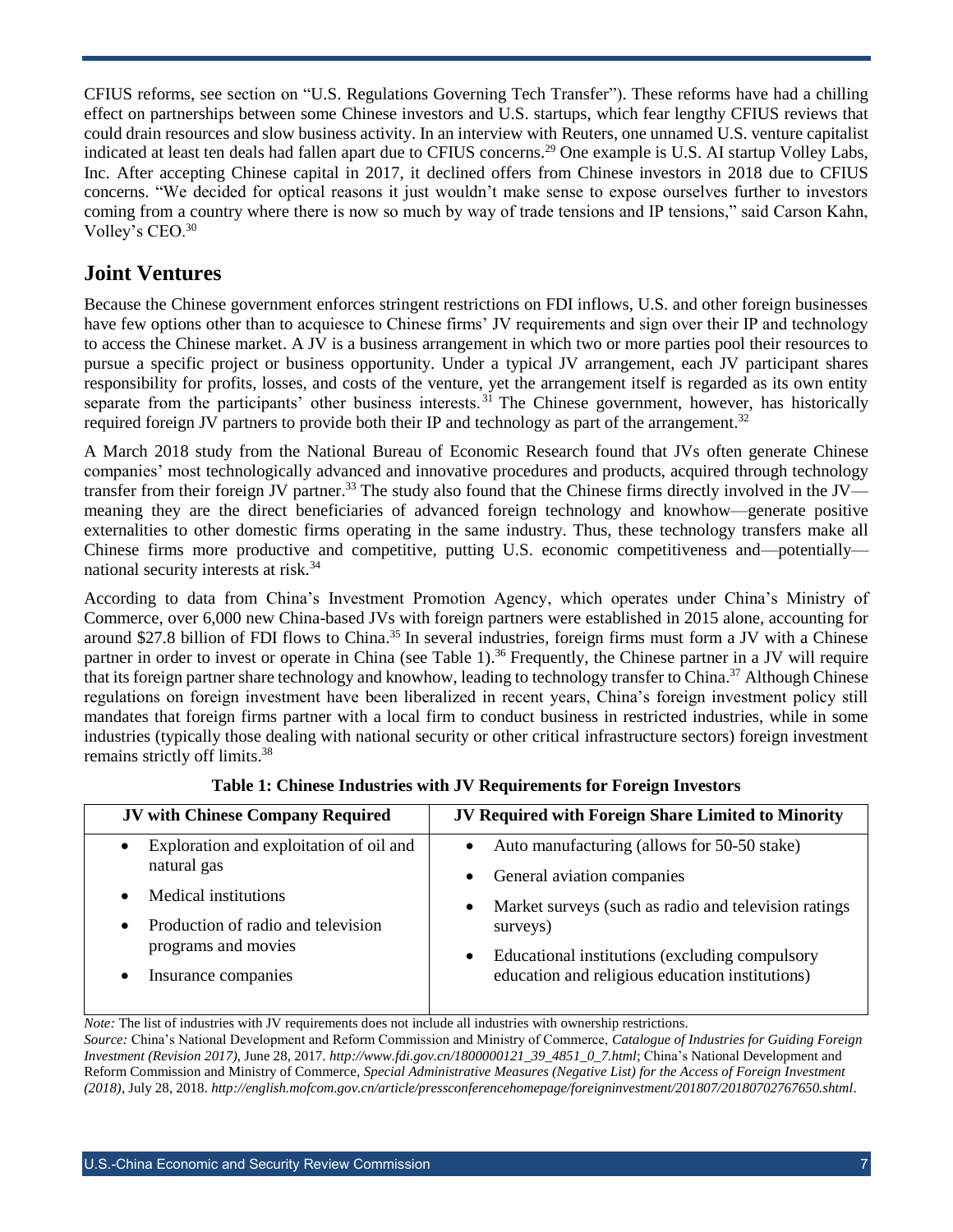In March 2019, the Chinese government passed a new Foreign Investment Law, which seeks to promote inbound FDI to China and protect "the legitimate rights and interests of foreign investors."<sup>39</sup> Although the law requires government officials to protect foreign firms' IP rights and bans technology transfer requirements, the law only provides general assurances that, if enacted, will still take years to implement. According to Jingzhou Tao, a managing partner in Beijing at the law firm Dechert LLP, "It will take many [Chinese] administrations, both central and local, [and] a lot of time to amend or abolish [the] existing regulatory and approval processes" for foreign investors in China. 40

#### <span id="page-7-0"></span>**Licensing Requirements**

The Chinese government utilizes an extensive and complex licensing system that discriminates against foreign investors, resulting in significant delays and added costs for foreign companies while also leading to the transfer of valuable IP and technology to Chinese competitors.<sup>41</sup> Licensing requirements are laws that demand companies foreign or domestic—receive government approval for different types of economic activities (everything from selling products to building new manufacturing facilities). This includes obtaining licenses, permits, and certifications to operate legally in the market.<sup>42</sup> China imposes licensing requirements on more than 100 different business activities, such as food and drug production, mining, and telecommunications services.<sup>43</sup>

The licensing processes allow Chinese regulators to discriminate against foreign investors while keeping protectionist practices from being documented and used against China at the World Trade Organization. <sup>44</sup> According to the U.S. Chamber of Commerce, "The relatively opaque nature of the inbound FDI approval processes enables China's investment approval authorities to favor domestic competitors over foreign investors, should they so desire, without leaving a paper trail of discriminatory written regulations that could clearly offend [World Trade Organization] obligations."<sup>45</sup> This problem is illustrated by the Organization for Economic Cooperation and Development's FDI Restrictiveness Index, which in 2017 ranked China as the third most restrictive market in the world for foreign investors (ahead of only Saudi Arabia and the Philippines).<sup>46</sup>

As part of China's licensing documentation procedures, commercial firms are required to provide detailed product and process information to Chinese government agencies at the local and central levels. Because licensing approval processes in China are unclear and arduous, companies tend to disclose sensitive information that is typically not required in other markets.<sup>47</sup> Prior to the recent Foreign Investment Law, Chinese government agencies did not typically have to agree to destroy company information submitted in the licensing process, so companies' IP could be shared or exposed even after the approval was secured. The Foreign Investment Law includes provisions that suggest these practices will be eliminated, but the wording of the law remains vague.<sup>48</sup> Beijing also revised provisions of its Administration of Technology Import/Export Regulations effective March 2019, but it remains unclear how the changes will impact foreign companies.<sup>49</sup>

According to the American Chamber of Commerce in China's 2019 business survey, 35 percent of survey respondents cited licensing requirements as a top challenge of operating in China.<sup>50</sup> Similarly, the U.S.-China Business Council has found that more than half of U.S. companies experience licensing challenges even during renewal processes in China, and report facing challenges obtaining licenses that their domestic competitors do not.<sup>51</sup>

Chinese data protection and security laws also allow the CCP to acquire U.S. IP and technology through localization requirements for foreign technology firms. For example, China's new Cybersecurity Law, which entered into force in June 2017, requires data to be stored locally in China, forcing foreign companies to either invest in new Chinabased data servers subject to government spot checks, or hire a local server provider such as Huawei, Tencent, or Alibaba. 52

#### <span id="page-7-1"></span>**Cyber Espionage**

Cyber intrusions allow Chinese businesses—in some cases acting at the CCP's direction or with government assistance—to access information about U.S. firms' proprietary operations and project-financing information, as well as steal IP and technology. The Chinese government has utilized coordinated, government-backed cyber espionage campaigns to steal information from a variety of U.S.-based commercial firms, including those in the oil and energy, steel, and aviation industries.<sup>53</sup> According to James Lewis, a senior vice president at the Center for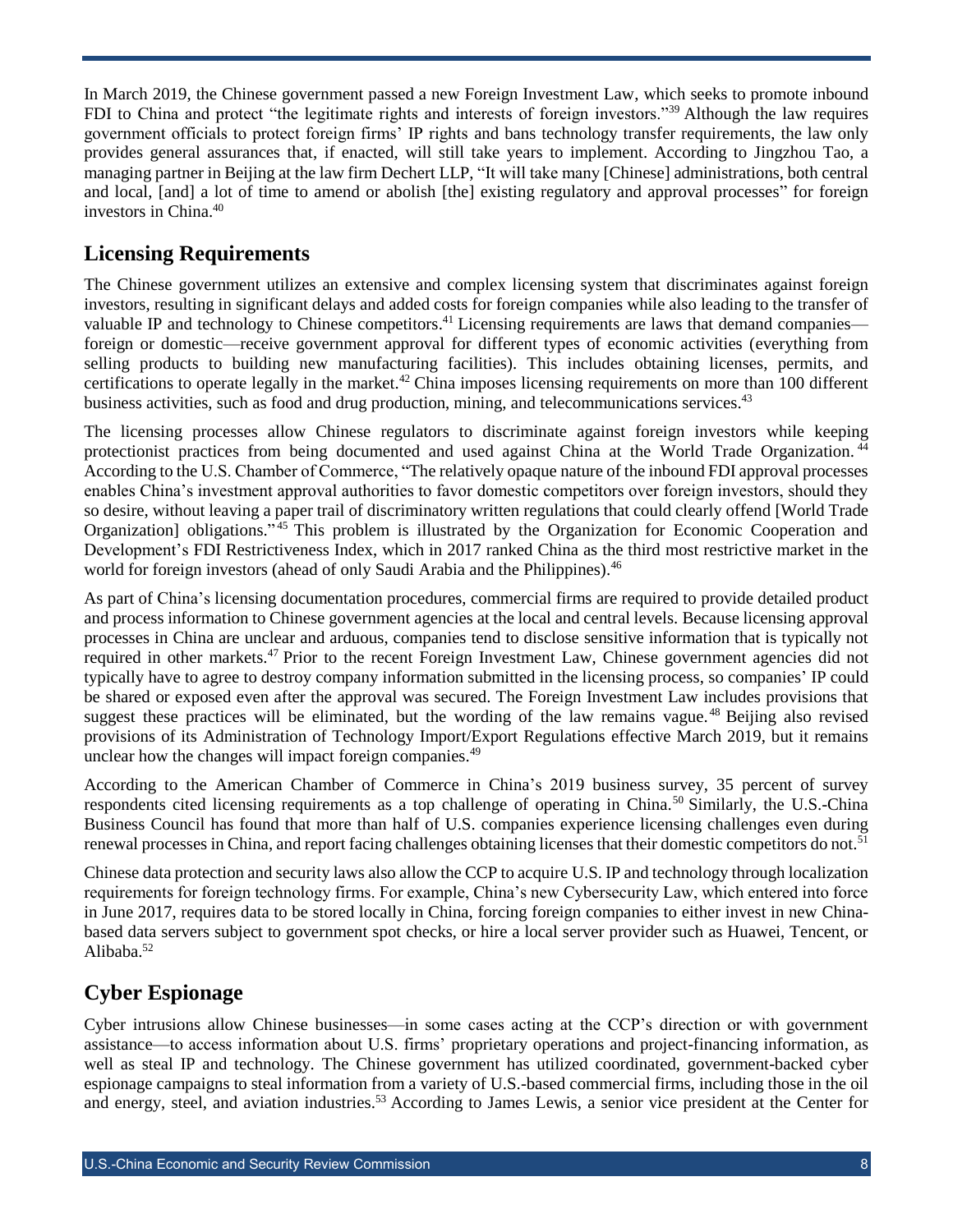Strategic and International Studies, over the past two decades Chinese cyber espionage has likely cost the U.S. economy between \$20 billion and \$30 billion annually.<sup>54</sup>

The 2018 USTR Section 301 report found that government actors in Beijing and executives at Chinese companies alike use covert cyber intrusions to gain "unauthorized access to a wide range" of commercially valuable U.S. business information, including "trade secrets, technical data, negotiating positions, and sensitive and proprietary internal communications." <sup>55</sup> For example, in October 2018 the U.S. Department of Justice indicted an official from China's Ministry of State Security for economic espionage and attempting to steal trade secrets from GE Aviation, a subsidiary of General Electric, and other U.S. aviation and aerospace companies. According to Assistant Attorney General for National Security John C. Demers, "This case [was] not an isolated incident. It is part of an overall economic policy of developing China at American expense."<sup>56</sup>

From a U.S. perspective, these espionage campaigns represent a violation of the 2015 deal between then President Barack Obama and Chinese President and General Secretary of the CCP Xi Jinping, when both leaders agreed that "neither country's government will conduct or knowingly support cyber-enabled theft of intellectual property, including trade secrets or other confidential business information, with the intent of providing competitive advantages to companies or commercial sectors." 57

#### <span id="page-8-0"></span>**Talent Acquisition**

The Chinese government maintains official programs aimed at recruiting overseas Chinese and foreign experts and entrepreneurs in strategic sectors to come teach and work in China. These programs seek to acquire U.S. technology by blurring the line between informal technology transfer and IP theft, using methods such as utilizing open source intelligence, recruiting leading U.S. experts in high-tech fields, and promoting academic exchanges. 58

Project 111, for example, was launched by the Chinese government in 2006 to recruit 1,000 foreign experts in strategic sectors from the world's top 100 universities and research institutes.<sup>59</sup> By 2009, it had recruited 39 Nobel Prize winners and 591 academics.<sup>60</sup> Similarly, the Thousand Talents Program was launched in December 2008 and by mid-2014 had brought more than 4,000 foreigners to China's scientific laboratories, companies, and research centers.<sup>61</sup> Research and startup funding provided under these and similar programs are used to incentivize foreign experts and entrepreneurs to either split time between positions overseas and in China or base their work entirely in China. 62

The Chinese government also utilizes intergovernmental and academic partnerships and exchanges to gain access to cutting-edge U.S. research and equipment. By opening research centers and laboratories in the United States, Chinese companies and researchers develop the knowhow to create and run advanced research and development facilities such as the U.S. Department of Energy's national laboratories.<sup>63</sup> Exchange programs for Chinese students in science and technology fields, meanwhile, allow Chinese firms to access overseas expertise, research, and training. According to a 2018 report from the Australian Strategic Policy Institute, since 2008 the Chinese military sponsored more than 2,500 Chinese military scientists and engineers to travel to universities in the United States and elsewhere as students or visiting scholars. These exchanges, the report alleges, directly allowed China to develop better military technology by leveraging U.S. and other countries' experience, facilities, and resources in high-tech industries. 64

## <span id="page-8-1"></span>**U.S. Regulations Governing Tech Transfer**

U.S. regulations governing the preservation of technologies critical for U.S. national security fall into three main categories: (1) disclosure requirements, (2) export controls, and (3) CFIUS. The sections below explore how each of these regulations is applied in the context of Chinese technology transfer practices.

#### <span id="page-8-2"></span>**Disclosure Requirements**

VC investors are required to disclose little information to the U.S. government provided they are passive investors, such as investments facilitated through VC funds. Venture capitalists—both in the United States and abroad—are typically exempt from the Investment Company Act of 1940, which set the guidelines for other forms of corporate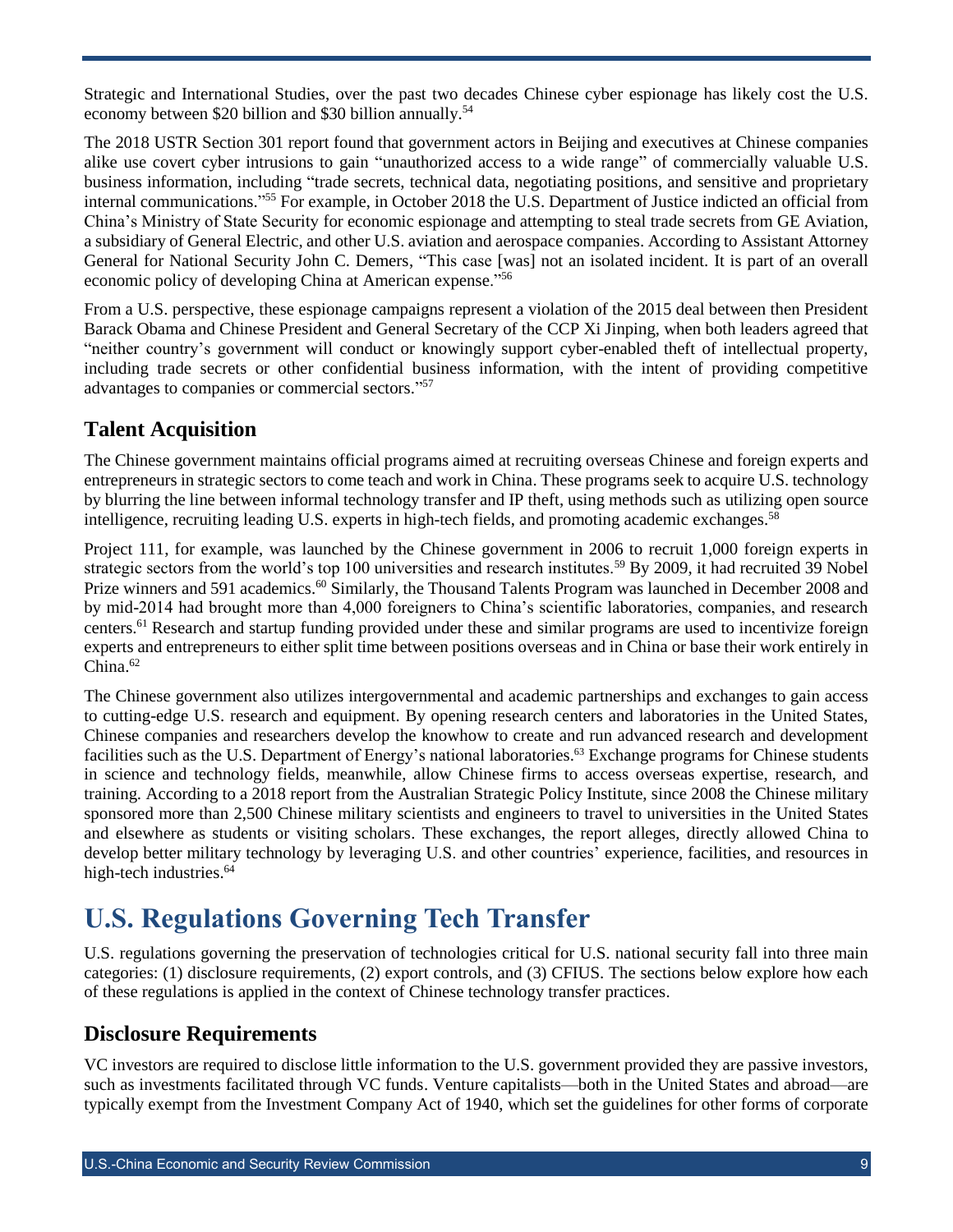activities like mutual fund investments.<sup>65</sup> Although the U.S. Securities and Exchange Commission (SEC) maintains filings of private financings, these documents only provide information on the amount of funding, not the names or home countries of the investors.<sup>66</sup> As a result, there is a shortage of reliable industry data on foreign investment facilitated through VC funds in the United States, making it difficult to fully assess the implications of non-M&A foreign investments and business arrangements involving U.S. persons or companies.<sup>67</sup>

#### <span id="page-9-0"></span>**Export Controls**

The current U.S. export control regime is designed to prevent foreign ownership of sensitive technology, companies, and infrastructure, with an emphasis on the protection of dual-use technologies. However, export controls have become more difficult to apply as regulators must attempt to predict whether early-stage technologies developed for commercial purposes could be used for military purposes in the future.<sup>68</sup>

In August 2018, President Donald Trump signed the Export Control Reform Act of 2018 (ECRA) into law as part of the 2018 John S. McCain National Defense Authorization Act, establishing permanent export controls on certain commercial, dual-use, and military items. Under the law, the U.S. Department of Commerce's Bureau of Industry and Security will lead an interagency, regularly scheduled process to identify and appropriately control "emerging" and "foundational" technologies deemed "essential to the national security of the United States."<sup>69</sup>

#### <span id="page-9-1"></span>**Committee on Foreign Investment in the United States**

CFIUS is the primary government entity tasked with reviewing FDI into the United States.\* In August 2018, President Trump signed into law the Foreign Investment Risk Review Modernization Act (FIRRMA), which, among other things, expanded the definition of "covered transactions" under CFIUS (i.e., transactions subject to a CFIUS review) to include transactions that provide foreign investors access to critical technology, critical infrastructure, and sensitive information, as well as certain types of investment fund transactions.

With FIRRMA signed into law, CFIUS must now consider whether a transaction involves a country of "special concern" that has the "strategic goal of acquiring a type of critical technology or critical infrastructure that would affect" U.S. leadership in those areas.† FIRRMA also provides that any noncontrolling investment (such as through a VC fund) by a foreign person is subject to CFIUS scrutiny if such an investment grants a foreign person control over a U.S. business that (1) owns, operates, manufactures, supplies, or services critical infrastructure; (2) produces, designs, tests, manufactures, fabricates, or develops one or more critical technologies; or (3) maintains or collects sensitive personal data of United States citizens that may be exploited in a manner that threatens national security.<sup>70</sup>

FIRRMA also broadens the definition of "critical technology" beyond traditional export-controlled articles to include "emerging and foundational technologies" as defined in ECRA. Moreover, FIRRMA establishes a regular, ongoing interagency process to identify emerging and foundational technologies that should be covered under FIRRMA and ECRA.<sup>71</sup>

These reforms add to a broader effort by the Trump Administration to ramp up CFIUS scrutiny of foreign investments in U.S. technology companies. In 2019, two Chinese tech investments in the United States—Kunlun's 2016 investment in the dating app Grindr and iCarbonX's 2017 investment in U.S. health firm PatientsLikeMe were unwound following pressure from CFIUS.<sup>72</sup>

Although FIRRMA expanded CFIUS's ability to review deals with national security implications, some methods of Chinese technology transfer remain unaddressed, most notably investments in U.S. critical technologies based outside the United States. Companies based outside the United States that rely on U.S. IP and technology—or investments in U.S. technology industries facilitated through shell companies to obscure ownership—may not be detected, and thus could avoid CFIUS's scrutiny. Moreover, it remains uncertain how FIRRMA will be

 $\overline{a}$ 

<sup>\*</sup> For more on the CFIUS review process, see U.S.-China Economic and Security Review Commission, Chapter 1, Section 2, "Chinese Investment in the United States," in *2017 Annual Report to Congress*, November 2017, 81–82.

<sup>†</sup> For more on the implications of FIRRMA, see "Committee on Foreign Investment in the United States Reform Becomes Law," in U.S.- China Economic and Security Review Commission, *Economics and Trade Bulletin*, September 5, 2018, 2–4. *[https://www.uscc.gov/sites/default/files/trade\\_bulletins/September%202018%20Trade%20Bulletin.pdf](https://www.uscc.gov/sites/default/files/trade_bulletins/September%202018%20Trade%20Bulletin.pdf)*.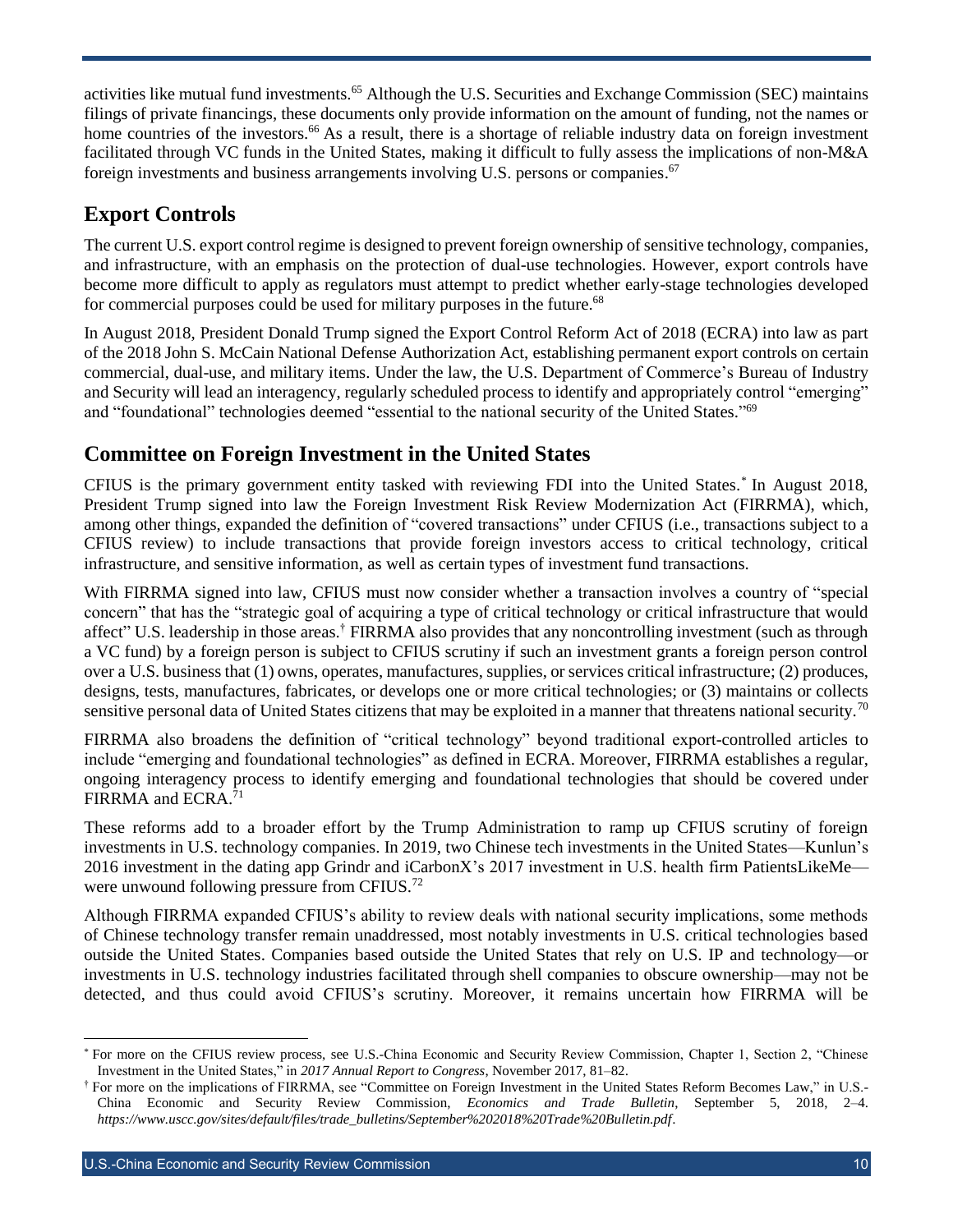implemented; effective November 2018, the U.S. Department of the Treasury began the first pilot programs and issued temporary (ending in March 2020) CFIUS regulations since FIRRMA was signed into law.<sup>73</sup>

## <span id="page-10-0"></span>**Conclusions and Considerations for Congress**

Chinese government efforts to encourage and direct firms to acquire technology from the United States are likely to continue as Beijing seeks to further develop its domestic high-tech industries. Aside from M&A investments, Chinese firms invest in and partner with U.S. businesses through VC investments and business arrangements that are poorly regulated and lack sufficient disclosure requirements in the United States. Chinese companies also benefit from cyber espionage and talent acquisition campaigns, allowing them to replicate the technologies and processes that make U.S. businesses competitive in markets around the world. In response to these tactics, the United States concluded a Section 301 investigation in 2018 and implemented tariffs—along with other trade tools—to pressure the Chinese government to adjust its policies. However, Beijing has repeatedly indicated it will continue to promote its national interests, with state policies designed to further the country's technological development that leverage the resources and powers of the Chinese government against U.S. companies.

Chinese firms are also acquiring U.S. IP and technology overseas through JV and licensing requirements, as well as through localization requirements for foreign technology firms. U.S. companies based outside both the United States and China (such as firms based in Europe, Canada, or Japan) are also subject to Chinese efforts to acquire or steal their technology, necessitating a multilateral approach to confronting Chinese technology transfer practices.

Technology transfers and IP theft threaten to undermine U.S. technological development and capabilities both now and in the future. High-tech industries like AI and virtual reality are expected to produce foundational technologies upon which future innovations will be built. Much like semiconductors were crucial for the creation of later electronic and telecommunication products, today's high-tech fields are expected to serve as the platforms for development and innovation in the decades to come. Consequently, foreign investments that enable technology transfers could directly support more advanced Chinese military capabilities. <sup>74</sup> According to Adam Segal, fellow at the Council on Foreign Relations, the Chinese government is well aware of these long-term implications and is "increasingly thinking about how to ensure they are competitive in the next wave of technologies."<sup>75</sup>

While the United States has long maintained a free and open foreign investment environment, Chinese governmentled efforts to acquire U.S. technology raise questions about whether current U.S. disclosure, investment review, and export control laws are sufficient for preserving U.S. economic and national security interests. To ensure these interests remain effectively guarded against the risks of foreign influence and technology transfers, Congress should consider the following questions:

- Do current U.S. disclosure requirements provide sufficient information on foreign investments in U.S. early-stage technology companies and joint research partnerships?
- Does the U.S. government's ability to review foreign investment transactions in the United States extend to all investments or business arrangements that could grant a foreign entity effective control over U.S. assets?
- How are current export controls applied to technologies developed by U.S. startups or developing companies?
- How can the United States work with its allies and economic partners to address the risks posed by Chinese technology transfer practices?
- What are the implications of Chinese talent recruitment programs? Should any restrictions be imposed to limit technology transfer risks resulting from these programs?
- Are there sufficient U.S. government assessments of CCP efforts to leverage the development of strategic dual-use industries to aid in China's competition with the United States (a strategy commonly referred to as military-civil fusion)? What additional steps, if any, should be taken to ensure a proper evaluation of these Chinese activities vis-à-vis U.S. interests?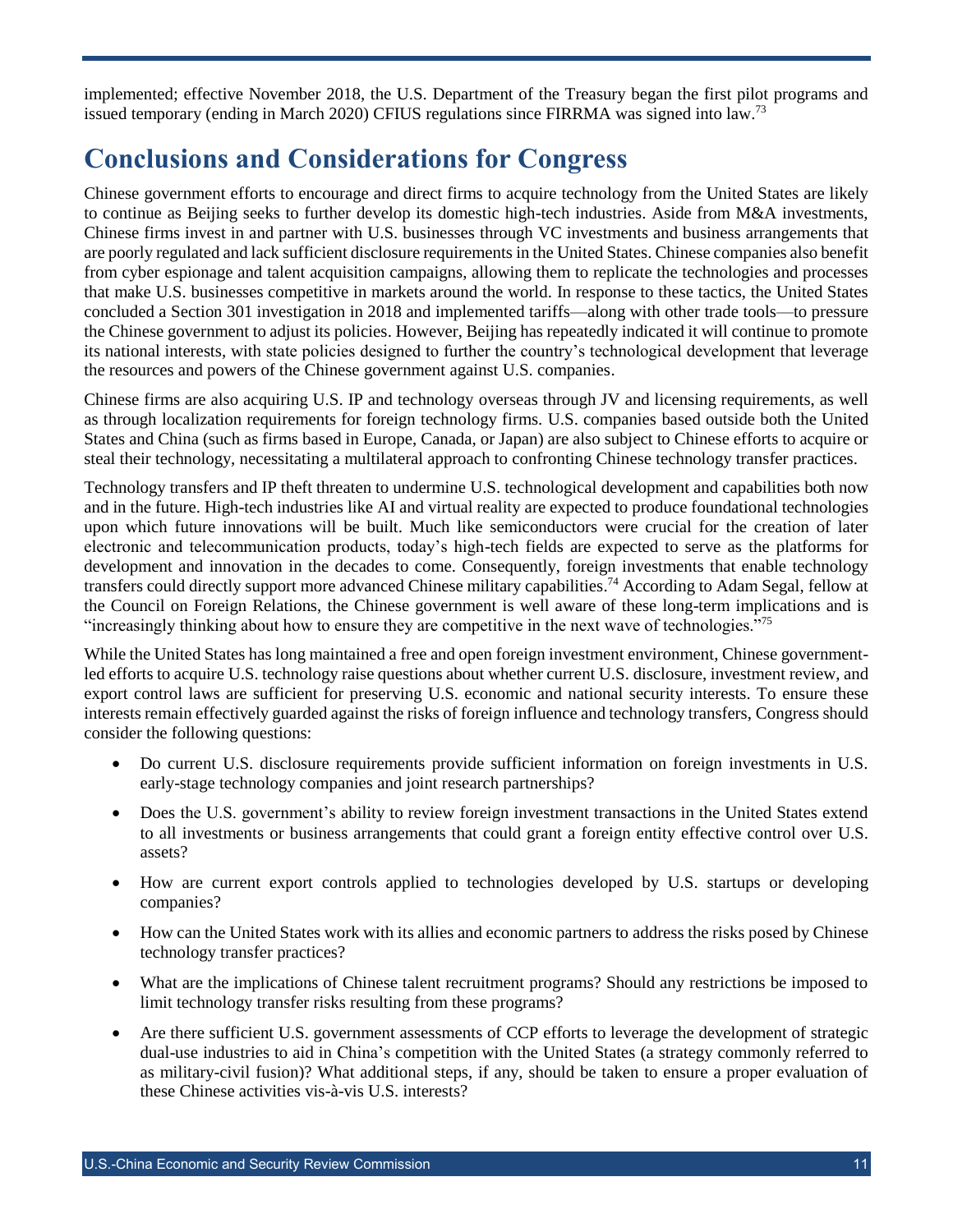#### **Endnotes**

| <sup>1</sup> Office of the U.S. Trade Representative, Section 301 Fact Sheet, March 2018.                                                                                                                                                                               |
|-------------------------------------------------------------------------------------------------------------------------------------------------------------------------------------------------------------------------------------------------------------------------|
| https://ustr.gov/sites/default/files/USTR%20301%20Fact%20Sheet.pdf.                                                                                                                                                                                                     |
| <sup>2</sup> Commission on the Theft of American Intellectual Property, Update to the IP Commission Report, 2017, 1.                                                                                                                                                    |
| http://www.ipcommission.org/report/IP_Commission_Report_Update_2017.pdf.                                                                                                                                                                                                |
| <sup>3</sup> Commission on the Theft of American Intellectual Property, <i>Update to the IP Commission Report</i> , 2017, 2–3.                                                                                                                                          |
| http://www.ipcommission.org/report/IP_Commission_Report_Update_2017.pdf.                                                                                                                                                                                                |
| <sup>4</sup> Office of the U.S. Trade Representative, Findings of the Investigation into China's Acts, Policies, and Practices Related to Technology                                                                                                                    |
| Transfer, Intellectual Property, and Innovation under Section 301 of the Trade Act of 1974, March 22, 2018, 65.                                                                                                                                                         |
| https://ustr.gov/sites/default/files/Section%20301%20FINAL.PDF.                                                                                                                                                                                                         |
| <sup>5</sup> Rhodium Group, "China Investment Monitor." http://rhg.com/interactive/china-investment-monitor.                                                                                                                                                            |
| <sup>6</sup> Thilo Hanemann, "Arrested Development: Chinese FDI in the U.S. in 1H 2018," Rhodium Group, June 19, 2018.                                                                                                                                                  |
| https://rhg.com/research/arrested-development-chinese-fdi-in-the-us-in-1h-2018/.                                                                                                                                                                                        |
| <sup>7</sup> Rhodium Group, "China Investment Monitor." http://rhg.com/interactive/china-investment-monitor.                                                                                                                                                            |
| <sup>8</sup> Thilo Hanemann, Cassie Gao, and Adam Lysenko, "Net Negative: Chinese Investment in the U.S. in 2018," Rhodium Group, January 13,                                                                                                                           |
| 2019. https://rhg.com/research/chinese-investment-in-the-us-2018-recap/; Rhodium Group, "China Investment Monitor."<br>http://rhg.com/interactive/china-investment-monitor.                                                                                             |
| <sup>9</sup> Rhodium Group, "China Investment Monitor." http://rhg.com/interactive/china-investment-monitor.                                                                                                                                                            |
| <sup>10</sup> Jonathan Ray et al., "China's Industrial and Military Robotics Development," Defense Group, Inc. (prepared for the U.S.-China Economic                                                                                                                    |
| and Security Review Commission), October 25, 2016, 12.                                                                                                                                                                                                                  |
| <sup>11</sup> Thilo Hanemann and Daniel H. Rosen, "Chinese Investment in the United States: Recent Trends and the Policy Agenda," Rhodium                                                                                                                               |
| Group (prepared for the U.S.-China Economic and Security Review Commission), December 8, 2016, 79-81.                                                                                                                                                                   |
| <sup>12</sup> Paul Mozur and John Markoff, "Is China Outsmarting America in A.I.?" New York Times, May 27, 2017.                                                                                                                                                        |
| <sup>13</sup> Thilo Hanemann, "China Investment Monitor: Methodology Update," Rhodium Group, July 21, 2015. https://rhg.com/research/china-                                                                                                                             |
| investment-monitor-methodology-update/; Alicia M. Quijano, "A Guide to BEA Statistics on Foreign Direct Investment in the United                                                                                                                                        |
| States," U.S. Bureau of Economic Analysis, February 1990, 29. https://www.bea.gov/scb/pdf/internat/fdinvest/1990/0290iid.pdf.                                                                                                                                           |
| <sup>14</sup> Michael Brown and Pavneet Singh, "China's Technology Transfer Strategy: How Chinese Investments in Emerging Technology Enable                                                                                                                             |
| a Strategic Competitor to Access the Crown Jewels of U.S. Innovation," Defense Innovation Unit, January 2018, 10.                                                                                                                                                       |
| <sup>15</sup> Michael Brown and Pavneet Singh, "China's Technology Transfer Strategy: How Chinese Investments in Emerging Technology Enable                                                                                                                             |
| a Strategic Competitor to Access the Crown Jewels of U.S. Innovation," Defense Innovation Unit, January 2018, 6.                                                                                                                                                        |
| <sup>16</sup> Michael Brown and Payneet Singh, "China's Technology Transfer Strategy: How Chinese Investments in Emerging Technology Enable                                                                                                                             |
| a Strategic Competitor to Access the Crown Jewels of U.S. Innovation," Defense Innovation Unit, January 2018, 28.                                                                                                                                                       |
| <sup>17</sup> Michael Brown and Pavneet Singh, "China's Technology Transfer Strategy: How Chinese Investments in Emerging Technology Enable                                                                                                                             |
| a Strategic Competitor to Access the Crown Jewels of U.S. Innovation," Defense Innovation Unit, January 2018, 28.<br><sup>18</sup> Matt Sheehan, "The Rise, Fall, and Future of Chinese Money in Silicon Valley," MacroPolo, July 31, 2017. https://macropolo.org/rise- |
| fall-future-chinese-money-silicon-valley/.                                                                                                                                                                                                                              |
| <sup>19</sup> Thilo Hanemann, Cassie Gao, and Adam Lysenko, "Net Negative: Chinese Investment in the U.S. in 2018," Rhodium Group, January                                                                                                                              |
| 13, 2019. https://rhg.com/research/chinese-investment-in-the-us-2018-recap/; Adam Lysenko and Thilo Hanemann, "Chinese Venture                                                                                                                                          |
| Investment in the U.S.: A First FIRRMA Impact Assessment," Rhodium Group, March 8, 2019, 1.                                                                                                                                                                             |
| <sup>20</sup> Thilo Hanemann, Adam Lysenko, and Daniel H. Rosen, "Chinese Venture Capital in the U.S.: Recent Trends and FIRRMA Impacts,"                                                                                                                               |
| Rhodium Group, July 11, 2018, 1.                                                                                                                                                                                                                                        |
| <sup>21</sup> Rebecca Fannin, "China's Tech Giants Are Pouring Billions into US Start-Ups," CNBC, March 9, 2017.                                                                                                                                                        |
| https://www.cnbc.com/2017/03/08/chinas-tech-giants-are-pouring-billions-into-us-start-ups.html.                                                                                                                                                                         |
| <sup>22</sup> Rebecca Fannin, "China's Tech Giants Are Pouring Billions into US Start-Ups," CNBC, March 9, 2017.                                                                                                                                                        |
| https://www.cnbc.com/2017/03/08/chinas-tech-giants-are-pouring-billions-into-us-start-ups.html.                                                                                                                                                                         |
| <sup>23</sup> Rebecca Fannin, "China's Tech Giants Are Pouring Billions into US Start-Ups," CNBC, March 9, 2017.                                                                                                                                                        |
| https://www.cnbc.com/2017/03/08/chinas-tech-giants-are-pouring-billions-into-us-start-ups.html.                                                                                                                                                                         |

<sup>24</sup> Michael Brown and Pavneet Singh, "China's Technology Transfer Strategy: How Chinese Investments in Emerging Technology Enable a Strategic Competitor to Access the Crown Jewels of U.S. Innovation," *Defense Innovation Unit*, January 2018, 2.

<sup>25</sup> Thilo Hanemann, Adam Lysenko and Daniel H. Rosen, "Chinese Venture Capital in the U.S.: Recent Trends and FIRRMA Impacts," July 11, 2018, 8.

- <sup>26</sup> Cory Bennett and Bryan Bender, "How China Acquires 'The Crown Jewels' of U.S. Technology," *Politico*, May 22, 2018. *<https://www.politico.eu/article/china-investment-uber-apple-us-tech-how-china-acquires-the-crown-jewels/>*.
- <sup>27</sup> Michael Brown and Pavneet Singh, "China's Technology Transfer Strategy: How Chinese Investments in Emerging Technology Enable a Strategic Competitor to Access the Crown Jewels of U.S. Innovation," *Defense Innovation Unit*, January 2018, 24.
- <sup>28</sup> U.S. Senate Committee on Banking, Housing, and Urban Affairs, *Hearing on CFIUS Reform: Examining the Essential Elements*, written testimony of Scott Kupor, January 18, 2018.
- <sup>29</sup> Heather Somerville, "Chinese Tech Investors Flee Silicon Valley as Trump Tightens Scrutiny," *Reuters*, January 7, 2019. *<https://www.reuters.com/article/us-venture-china-regulation-insight-idUSKCN1P10CB>*.
- <sup>30</sup> Heather Somerville, "Chinese Tech Investors Flee Silicon Valley as Trump Tightens Scrutiny," *Reuters*, January 7, 2019. *<https://www.reuters.com/article/us-venture-china-regulation-insight-idUSKCN1P10CB>*.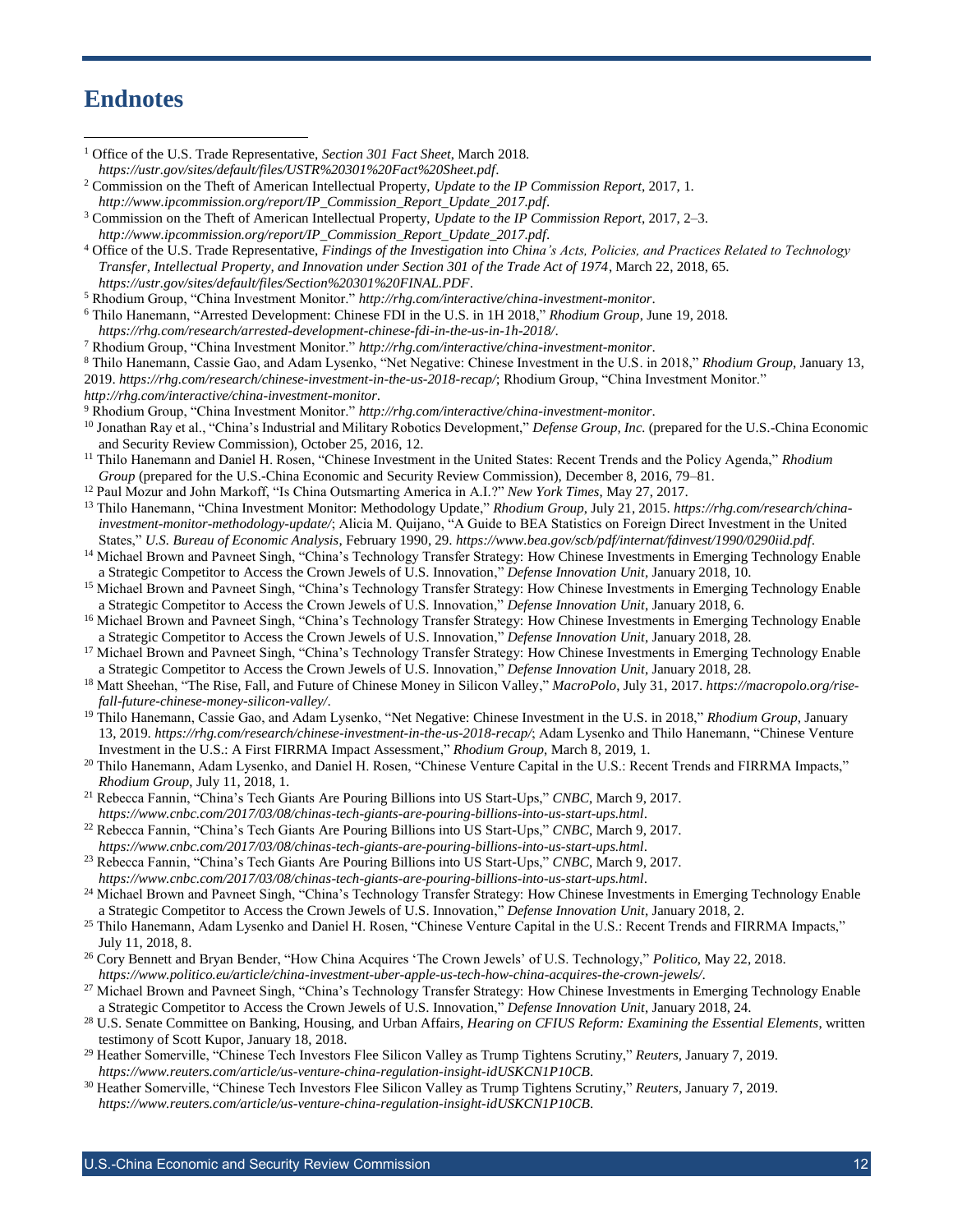<sup>31</sup> *Financial Times*, "Definition of Joint Venture." *<http://lexicon.ft.com/Term?term=joint-venture>*; Kun Jiang et al., "International Joint Ventures and Internal vs. External Technology Transfer: Evidence from China (Working Paper)," *National Bureau of Economic Research*, March 2018, 1.

 $\overline{a}$ 

- <sup>32</sup> Lingling Wei and Bob Davis, "How China Systematically Pries Technology from U.S. Companies," *Wall Street Journal*, September 26, 2018. *<https://www.wsj.com/articles/how-china-systematically-pries-technology-from-u-s-companies-1537972066>*.
- <sup>33</sup> Kun Jiang et al., "International Joint Ventures and Internal vs. External Technology Transfer: Evidence from China (Working Paper)," *National Bureau of Economic Research*, March 2018, 26.
- <sup>34</sup> Kun Jiang et al., "International Joint Ventures and Internal vs. External Technology Transfer: Evidence from China (Working Paper)," *National Bureau of Economic Research*, March 2018, 20–21, 33.
- <sup>35</sup> Kun Jiang et al., "International Joint Ventures and Internal vs. External Technology Transfer: Evidence from China (Working Paper)," *National Bureau of Economic Research*, March 2018, 1.
- <sup>36</sup> China's National Development and Reform Commission and Ministry of Commerce, *Catalogue of Industries for Guiding Foreign Investment (Revision 2017)*, June 28, 2017. *[http://www.fdi.gov.cn/1800000121\\_39\\_4851\\_0\\_7.html](http://www.fdi.gov.cn/1800000121_39_4851_0_7.html)*; China's National Development and Reform Commission and Ministry of Commerce, *Special Administrative Measures (Negative List) for the Access of Foreign Investment (2018)*, July 28, 2018.

*<http://english.mofcom.gov.cn/article/pressconferencehomepage/foreigninvestment/201807/20180702767650.shtml>*.

- <sup>37</sup> Morgan Lewis, Chapter 34, "Doing Business in China," in *Emerging Life Sciences Companies Deskbook* (2<sup>nd</sup> Edition), 2017. *[https://www.morganlewis.com/topics/entrepreneurresources/~/media/files/special](https://www.morganlewis.com/topics/entrepreneurresources/~/media/files/special-topics/erh_pubs/erh_doingbusinessinchina_elscdeskbook)[topics/erh\\_pubs/erh\\_doingbusinessinchina\\_elscdeskbook](https://www.morganlewis.com/topics/entrepreneurresources/~/media/files/special-topics/erh_pubs/erh_doingbusinessinchina_elscdeskbook)*.
- <sup>38</sup> China's National Development and Reform Commission and Ministry of Commerce, *Catalogue of Industries for Guiding Foreign Investment (Revision 2017)*, June 28, 2017. *[http://www.fdi.gov.cn/1800000121\\_39\\_4851\\_0\\_7.html](http://www.fdi.gov.cn/1800000121_39_4851_0_7.html)*; ; China's National Development and Reform Commission and Ministry of Commerce, *Special Administrative Measures (Negative List) for the Access of Foreign Investment (2018)*, July 28, 2018.

*<http://english.mofcom.gov.cn/article/pressconferencehomepage/foreigninvestment/201807/20180702767650.shtml>*.

- <sup>39</sup> Jones Day, "English Translation of the Draft Foreign Investment Law." *[https://www.uschina.org/sites/default/files/2015%20Draft%20Foreign%20Investment%20Law%20of%20the%20People%27s%20Repub](https://www.uschina.org/sites/default/files/2015%20Draft%20Foreign%20Investment%20Law%20of%20the%20People%27s%20Republic%20of%20China_JonesDay_0.pdf) [lic%20of%20China\\_JonesDay\\_0.pdf](https://www.uschina.org/sites/default/files/2015%20Draft%20Foreign%20Investment%20Law%20of%20the%20People%27s%20Republic%20of%20China_JonesDay_0.pdf)*.
- <sup>40</sup> Chao Deng, "China Pushes Ahead with New Foreign-Investment Law," *Wall Street Journal*, March 8, 2019. *<https://www.wsj.com/articles/china-pushes-ahead-with-new-foreign-investment-law-11552053228>*.
- <sup>41</sup> Christina Nelson, "Licensing in China: Challenges and Best Practices," *China Business Review*, January 14, 2014. *<https://www.chinabusinessreview.com/licensing-in-china-challenges-and-best-practices/>*.
- <sup>42</sup> Christina Nelson, "Licensing in China: Challenges and Best Practices," *China Business Review*, January 14, 2014. *<https://www.chinabusinessreview.com/licensing-in-china-challenges-and-best-practices/>*.
- <sup>43</sup> White House Office of Trade and Manufacturing Policy, *How China's Economic Aggression Threatens the Technologies and Intellectual Property of the United States and the World*, June 18, 2018, 7. *[https://www.whitehouse.gov/wp-content/uploads/2018/06/FINAL-China-](https://www.whitehouse.gov/wp-content/uploads/2018/06/FINAL-China-Technology-Report-6.18.18-PDF.pdf)[Technology-Report-6.18.18-PDF.pdf](https://www.whitehouse.gov/wp-content/uploads/2018/06/FINAL-China-Technology-Report-6.18.18-PDF.pdf)*.
- <sup>44</sup> Office of the U.S. Trade Representative, *Findings of the Investigation into China's Acts, Policies, and Practices Related to Technology Transfer, Intellectual Property, and Innovation under Section 301 of the Trade Act of 1974*, March 22, 2018, 37. *<https://ustr.gov/sites/default/files/Section%20301%20FINAL.PDF>*.
- <sup>45</sup> U.S. Chamber of Commerce, *China's Approval Process for Inbound Foreign Direct Investment: Impact of Market Access, National Treatment and Transparency*, 2012, 35–36.
- *[https://www.uschamber.com/sites/default/files/documents/files/020021\\_China\\_InboundInvestment\\_Cvr.pdf](https://www.uschamber.com/sites/default/files/documents/files/020021_China_InboundInvestment_Cvr.pdf)*.
- <sup>46</sup> Organization for Economic Cooperation and Development, "FDI Restrictiveness," 2017. *<https://data.oecd.org/fdi/fdi-restrictiveness.htm>*. <sup>47</sup> Christina Nelson, "Licensing in China: Challenges and Best Practices," *China Business Review*, January 14, 2014.
- *<https://www.chinabusinessreview.com/licensing-in-china-challenges-and-best-practices/>*. <sup>48</sup> Austin Lowe, "China's Foreign Investment Law Fails to Address U.S. Concerns," *Lawfare*, March 7, 2019.
	- *<https://www.lawfareblog.com/chinas-foreign-investment-law-fails-address-us-concerns>*.
- <sup>49</sup> Mark Cohen, "The TIER Is Revised," *China IPR* (Blog), March 18, 2019. *<https://chinaipr.com/2019/03/18/the-tier-is-revised/>*.
- <sup>50</sup> American Chamber of Commerce in the People's Republic of China, "2019 China Business Climate Survey Report," February 2019, 51.
- <sup>51</sup> U.S.-China Business Council, *Hearing on China's Implementation of its World Trade Organization Commitments*, written testimony to the Office of the U.S. Trade Representative, September 21, 2016, 4.
- *<https://www.uschina.org/sites/default/files/USCBC%202016%20TPSC%20Testimony%20Final.pdf>*.
- <sup>52</sup> Jack Wagner, "China's Cybersecurity Law: What You Need to Know," *Diplomat*, June 1, 2017. *[https://thediplomat.com/2017/06/chinas](https://thediplomat.com/2017/06/chinas-cybersecurity-law-what-you-need-to-know/)[cybersecurity-law-what-you-need-to-know/](https://thediplomat.com/2017/06/chinas-cybersecurity-law-what-you-need-to-know/)*.
- <sup>53</sup> Office of the U.S. Trade Representative, *Findings of the Investigation into China's Acts, Policies, and Practices Related to Technology Transfer, Intellectual Property, and Innovation under Section 301 of the Trade Act of 1974*, March 22, 2018, 153–164. *<https://ustr.gov/sites/default/files/Section%20301%20FINAL.PDF>*.
- <sup>54</sup> James Andrew Lewis, "How Much Have the Chinese Actually Taken?" *Center for Strategic and International Studies*, March 22, 2018. *<https://www.csis.org/analysis/how-much-have-chinese-actually-taken>*.
- <sup>55</sup> Office of the U.S. Trade Representative, *Findings of the Investigation into China's Acts, Policies, and Practices Related to Technology Transfer, Intellectual Property, and Innovation under Section 301 of the Trade Act of 1974*, March 22, 2018, 153. *<https://ustr.gov/sites/default/files/Section%20301%20FINAL.PDF>*.